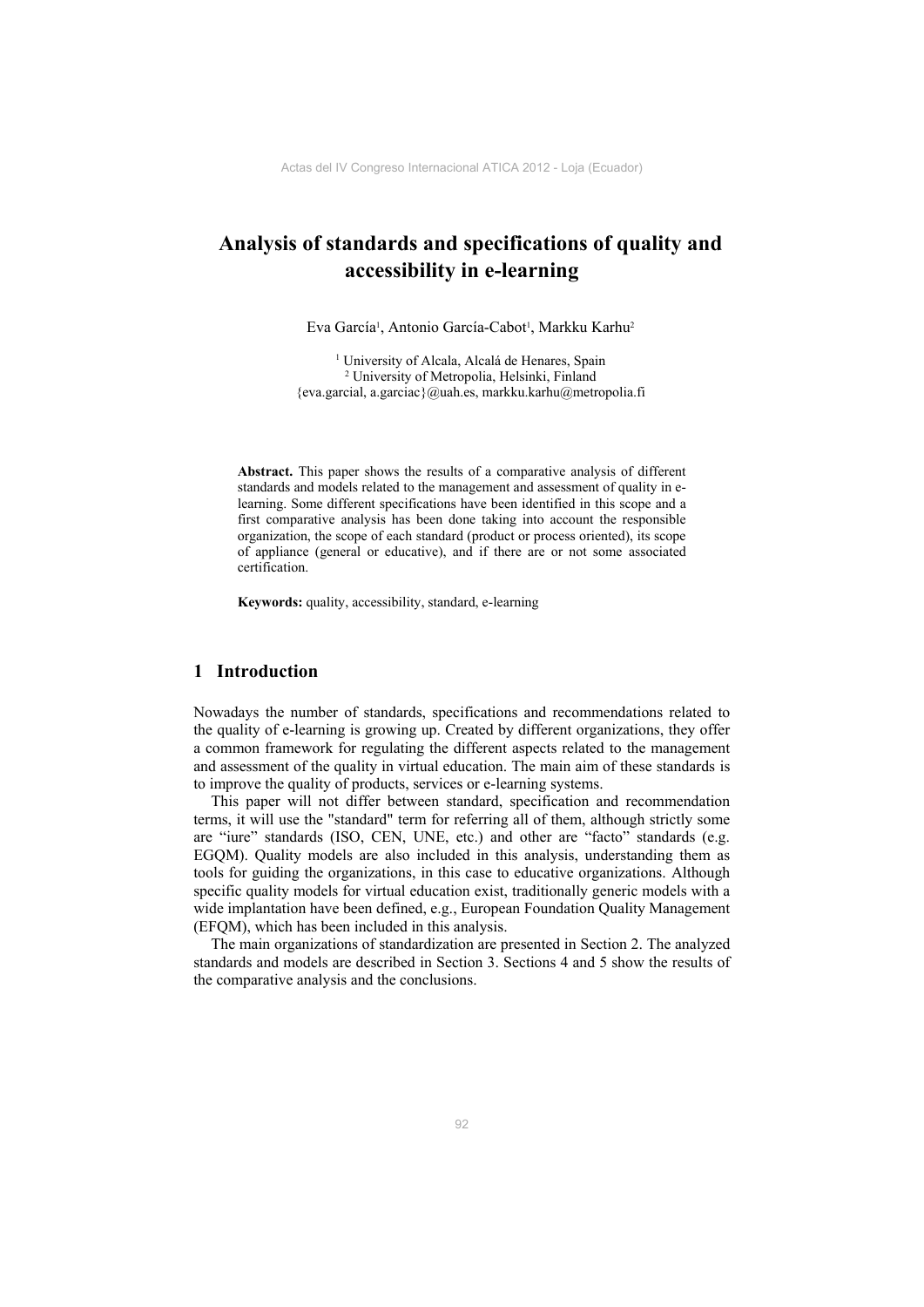## **2 Organizations**

Six organizations have been considered for the comparative analysis of standards or specifications:

- **ISO** (International Organization for Standardization): Standardization organizations network of 140 countries, which work collaborating with governments, companies and user organizations. The 36 subcommittee of ISO (ISO/IEC JTC1 SC36) was created in 1999 with the aim of covering all aspects related to the standardization in the learning technologies field. This committee is part of the International Electrotechnical Commission (IEC).
- **CEN** (European Committee for Standardization): European regional organization of standardization, which include the workgroup Learning Technologies Workshop (WS/LT), responsible of e-learning standards development in Europe. The standards created by this workgroup are published under denomination CEN Workshop Agreements (CWA), and they try to standardize different aspects related to the quality, competencies, student information or vocabulary in e-learning.
- **AENOR** (Spanish association for standardization and certification): It represents to Spain in ISO, and it has created the technic subcommittee CTN71/SC36 about information technologies similar to the ISO's.
- **EFQM** (European Foundation for Quality Management): Foundation of which aim is to improve the efficiency and effectiveness of the European organizations, reinforcing the quality in all aspects of their activities, as well as encouraging and assisting the improved quality.
- **EFQUEL** (European Foundation for Quality in eLearning): The aim of this organization is involving users and experts of a European community for sharing experiences about how to use the e-learning for improving the individual development, of organization, local and regional development, digital literacy and promoting the social cohesion.
- **QAA** (Quality Assurance Agency for Higher Education): British agency of verification of quality and academic standards of the universities.

#### **3 Analyzed standards and models**

The analyzed standards in this survey are included in [1, 2], so such sources are available for a more detailed description. These standards are showed in Table 1. The aim of these standards is:

- **CWA 14644** [3]: This document defines a method for description and comparison of different approaches of quality in the virtual education. This standard analyzes and compares different quality models, focused on two main aspects: the processes of quality control and the transparency in the learning contents.
- **CWA 15533** [4]: This document complements the previous one, offering a metadata schema for descripting any approach of quality for e-learning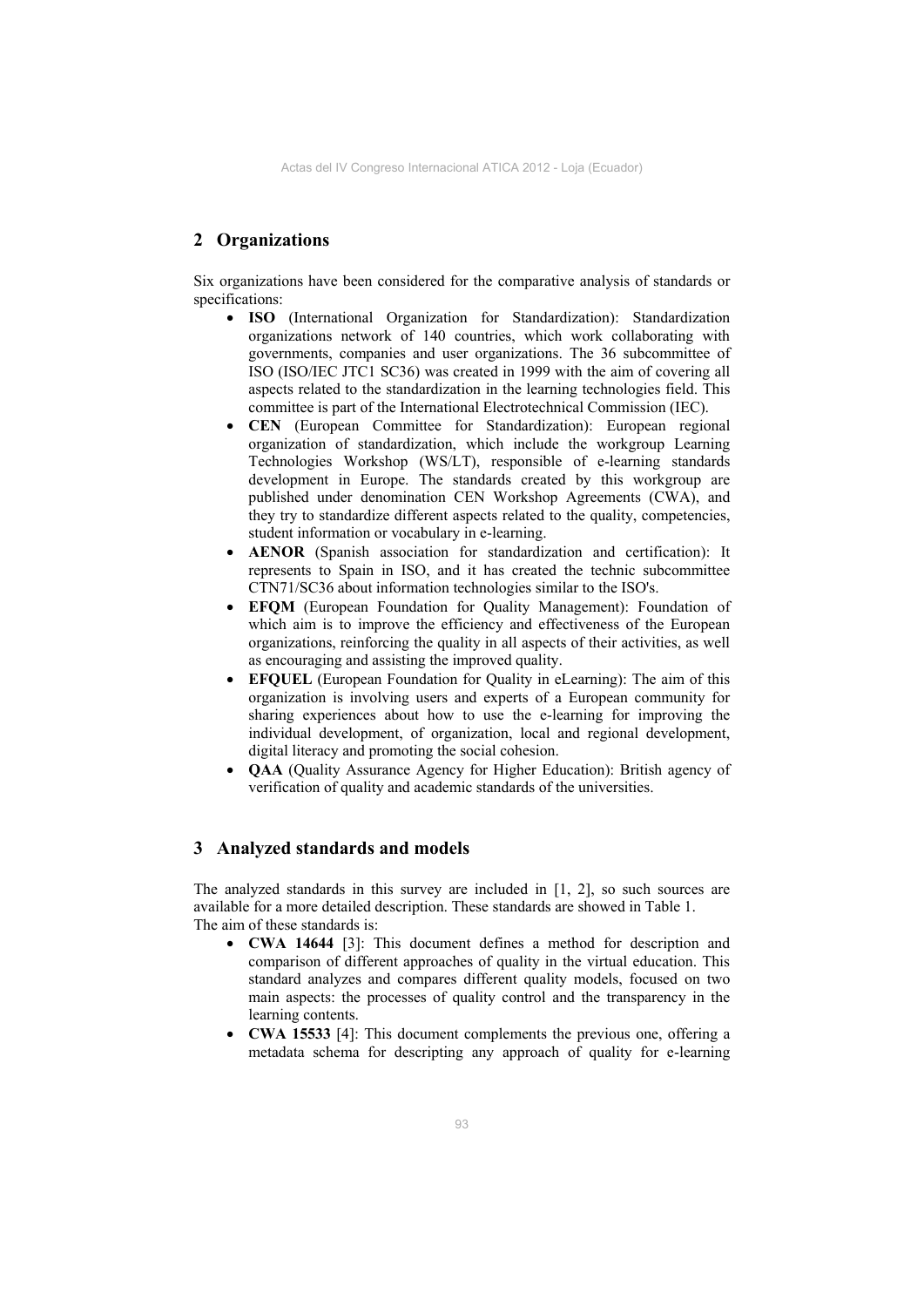(EQO Model) based on the fulfillment of certain criteria and belonging to categories.

| Standard                                                                                                                                                                  | Organization   | Year |
|---------------------------------------------------------------------------------------------------------------------------------------------------------------------------|----------------|------|
| CWA 14644:2003, Quality Assurance Standards                                                                                                                               | <b>CEN</b>     | 2003 |
| CWA 15533:2006, A model for the classification of quality<br>approaches in eLearning                                                                                      | <b>CEN</b>     | 2006 |
| CWA 15660:2007, Providing good practice for E-Learning<br>quality approaches                                                                                              | <b>CEN</b>     | 2007 |
| CWA 15661:2007, Providing E-Learning supplies transparency<br>profiles                                                                                                    | <b>CEN</b>     | 2007 |
| ISO 9001:2008, Quality management systems, Requirements                                                                                                                   | <b>ISO/IEC</b> | 2008 |
| ISO/IEC 19796-1:2005, ITLET Quality management, assurance<br>and metrics, Part 1: General approach                                                                        | <b>ISO/IEC</b> | 2005 |
| ISO/IEC 19796-3:2009, ITLET Quality management, assurance<br>and metrics, Part 3: Reference methods and metrics                                                           | <b>ISO/IEC</b> | 2009 |
| <b>EFOM Excellence Model</b>                                                                                                                                              | <b>EFOM</b>    | 1999 |
| UNE 66181:2008, Gestión de la calidad. Calidad de la<br>Formación Virtual                                                                                                 | <b>AENOR</b>   | 2008 |
| UNE 66181:2012, Gestión de la calidad. Calidad de la<br>Formación Virtual                                                                                                 | <b>AENOR</b>   | 2012 |
| UNIQUE, European University Quality in eLearning                                                                                                                          | <b>EFOUEL</b>  | 2006 |
| Code of practice for the assurance of academic quality and<br>standards in higher education. Section 2: Collaborative<br>provision and flexible and distributed learning. | <b>OAA</b>     | 2004 |

**Table 1.** Main quality standards of e-learning

- **CWA 15660** [5]: It defines criteria according to which a project of quality management oriented to the virtual education is considered successful or not. Also, it contains practical examples of how to implant a correct management and a quality control in different organizations.
- **CWA 15661** [6]: It establishes a guide for helping the consumers of elearning in making a decision about a product based on the information received, so they can find the product that meets their needs. Also, it offers guidelines for describing the information of e-learning products.
- **ISO 9001** [7]: It specifies the requirements for a correct system of quality management that can be used for internal application by an organization, for certifications or with contractual aims.
- **ISO/IEC 19796-1** [8]: It is the main standard in the quality of virtual education field. It harmonizes the variety of quality approaches used in learning and education. It also helps making decisions about choosing a product or another one, to quality representatives, system developers and users that find to develop their own quality approach.
- **ISO/IEC 19796-3** [9]: This document establishes a set of metadata for describing methods and metrics of quality in e-learning. It also includes a list with examples of methods and reference metrics.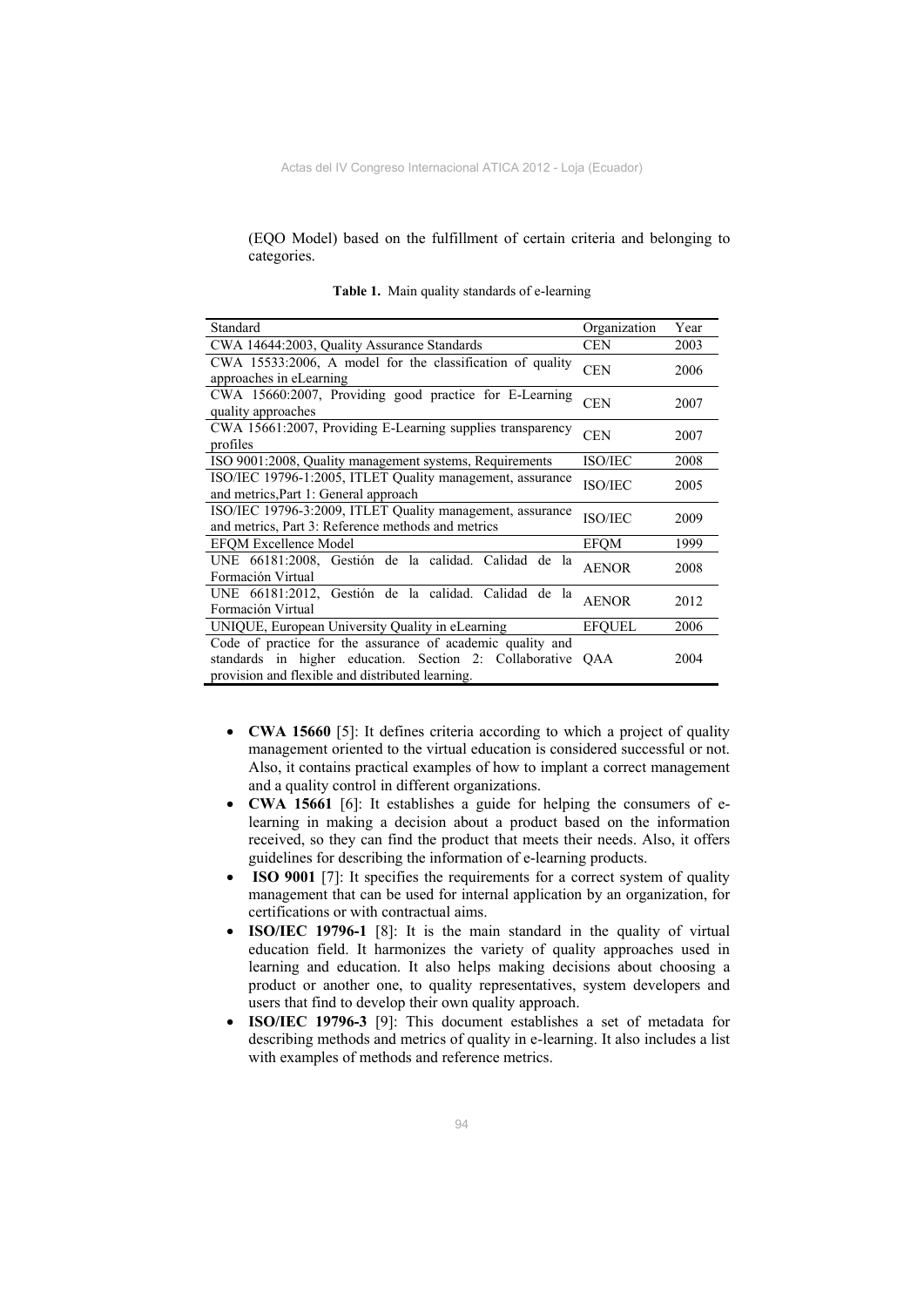- **UNE 66181** [10]: It offers a guide for identifying the characteristics of the virtual formative actions, so that virtual formation buyers can select the products that best meet their needs and expectations, and for suppliers to improve their supply and thereby satisfying their customers or students. It is a reference standard in Spain. A new version will be published at the end of 2012 year and it will contain five levels (based on UNE 66174[11]) for indicating the quality of these three factors: recognition of training for employability, learning methodology and accessibility.
- **EFQM Excellence Model** [12]: Its aim is self-evaluation of quality in an organization. It is not a specific standard of e-learning but many companies use this standard for improving their quality in management.
- **UNIQUe** [13]: It establishes a layer of quality for e-learning systems implanted in universities, with the aim of improving the reform process of European institutions of high education.
- **QAA Code** [14]: It offers guidelines for best practices for ensuring the academic quality in high education. The specification is divided into 10 sections, one of which is specific for e-learning.
- **ISO/IEC 30119** [15]: This standard is not published yet, it describes a quality framework for the life cycle of the e-Test (electronic test).

As accessibility is part of the quality, some standards related to accessibility [16] in e-learning have been analyzed although they will not be included in the comparison because they are not pure quality standards.

- **IMS AccLIP** [17]: *Accessibility for LIP* is the first of a series of documents published by IMS GLC (http://www.imsglobal.org) and it defines two new sub-schemas for the learner information package (IMS LIP [18], *Learner Information Package*). These two sub-schemas provide a method for specifying preferences of accessibility and adaptation for the users.
- **IMS AccMD** [19]: *Access for all meta-data specification* is a specification of metadata which try to facilitate the search of educative resources that meet the preferences or needs of the user (documented by AccLIP).
- **IMS GDALA** [20]: *Guidelines for accessible learning applications* is a report which provides guidelines for developing accessible e-learning applications. This document provides a framework for the distributed education community.
- **ISO/IEC 24751-1** [21]: This is the first part of this standard. This part provides a common framework for describing and specifying the needs and preferences of the learner and the description of the digital education resources. The 24751 standard is based on the IMS AccLIP and IMS AccMD specifications.
- **ISO/IEC 24751-2** [22]: This second part provides a common information model for describing the needs and preferences of the learners when they access digitally to a resource.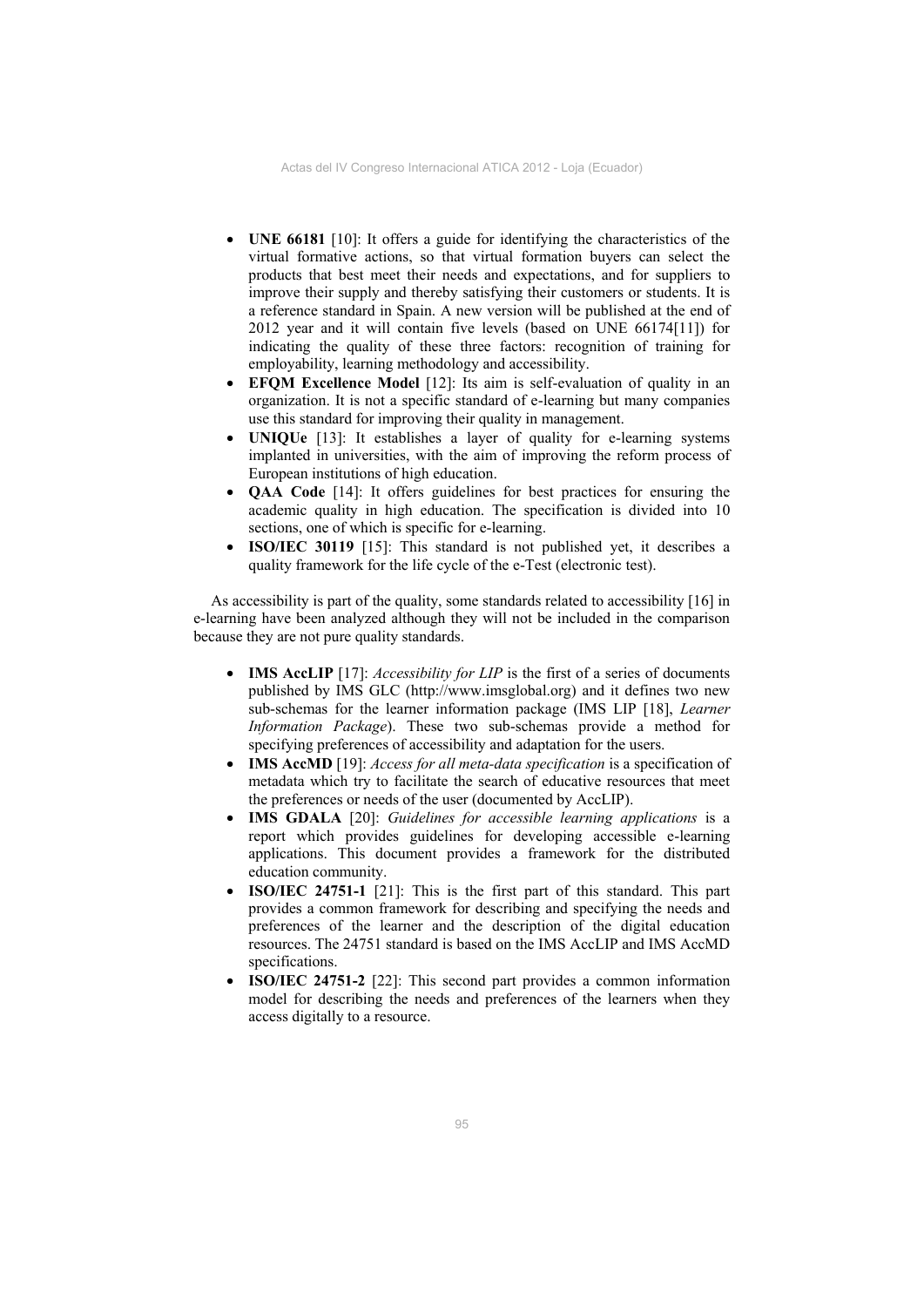**ISO/IEC 24751-3** [23]: This third part provides a common language for describing digital education resources for equating these resources with the needs and preferences of the learners.

## **4 Comparative analysis**

The comparative analysis has been done with parameters which have been valued for each standard and model. These comparison criteria are based on [3] and they are the followings:

- **Organization**: It means the organization or association which has created the standard. Table 2 shows that ISO and CEN are the organizations that have published the most specifications and standards.
- **Orientation**: Each standard has been analyzed if it is products oriented or processes oriented. The result of the analysis shows, excepts UNE 66181:2008, that all standards are processes oriented although some of them are also applicable to products, e.g. ISO/IEC 19796-3. The new version of UNE 66181 will be oriented to products but it will have some minimum processes that should be implemented in an e-learning company in order to obtain the certification.
- **Scope**: It means if a standard is specific for e-learning or not. Most of analyzed standards are specific for e-learning. However, ISO 9001 and EFQM are used frequently in e-learning scope [24].
- **Certifiable**: It indicates if it is possible to get some standard certification, for ensuring to accomplish that standard. The generic standards (ISO 9001 and EFQM) have certification, but apart from these two, UNE 66181 and UNIQUe have also certification. ISO/IEC 19796 part 2 will be certifiable in a future.

#### **5 Conclusions**

The quality standards and models establish reference frames for helping to improve the management and assessment of the services, products and systems of e-learning. It is important to know the different approaches for creating standards related to the quality in virtual education, for selecting the most adequate for each situation. This paper has showed the result of a research process about the existence of quality standards applied to virtual education. As a consequence of this survey a first comparative analysis has been done, showing as main conclusions that practically all standards and models are oriented to quality management based on processes, most of them are not certifiable and there are a significant number of specific standards of quality for virtual education.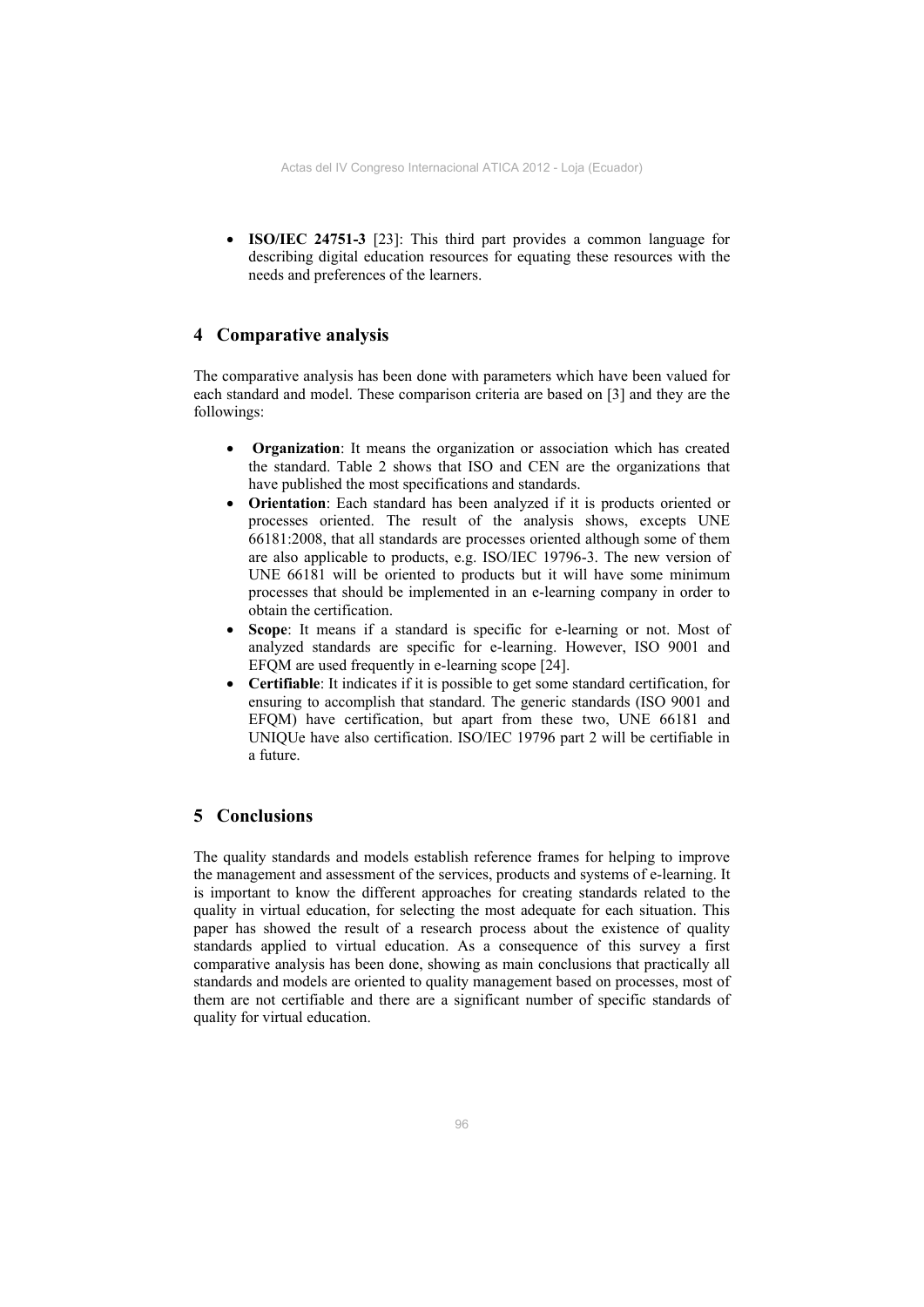| <b>Standard</b>                    | Organization  | Orientation |                | <b>Scope</b> |             |             |
|------------------------------------|---------------|-------------|----------------|--------------|-------------|-------------|
|                                    |               | Product     | <b>Process</b> | eLearning    | General     | Certifiable |
| <b>CWA</b><br>14644                | <b>CEN</b>    |             | $\mathbf X$    | $\mathbf X$  |             |             |
| <b>CWA</b><br>15533                | <b>CEN</b>    |             | $\mathbf{X}$   | $\mathbf X$  |             |             |
| <b>CWA</b><br>15660                | <b>CEN</b>    |             | $\mathbf X$    | $\mathbf X$  |             |             |
| <b>CWA</b><br>15661                | <b>CEN</b>    | $\mathbf x$ | $\mathbf{X}$   | $\mathbf X$  |             |             |
| <b>EFQM</b><br>Excellence<br>Model | <b>EFQM</b>   |             | $\mathbf{X}$   |              | $\mathbf x$ | $\mathbf x$ |
| ISO 9001                           | <b>ISO</b>    |             | $\mathbf x$    |              | X           | $\mathbf X$ |
| ISO/IEC<br>19796-1                 | <b>ISO</b>    |             | $\mathbf X$    | $\mathbf X$  |             | $X(*)$      |
| ISO/IEC<br>19796-3                 | <b>ISO</b>    | $\mathbf x$ | $\mathbf{X}$   | $\mathbf X$  |             |             |
| <b>UNE</b><br>66181:2012           | <b>AENOR</b>  | $\mathbf X$ | $\mathbf{X}$   | $\mathbf X$  |             | $\mathbf X$ |
| <b>UNIQUe</b>                      | <b>EFQUEL</b> |             | $\mathbf X$    | $\mathbf X$  |             | $\mathbf X$ |
| QAA Code                           | QAA           |             | $\mathbf{X}$   | $\mathbf X$  |             |             |
| ISO/IEC<br>30119                   | <b>ISO</b>    | $\mathbf X$ | $\mathbf X$    | $\mathbf X$  |             |             |

**Table 2.** Comparative analysis.

(\*) Part 19796-2 will be certifiable.

#### **Acknowledge**

This work has been funded partially by the European Commission (project ESVI-AL of the ALFA program).

#### **References**

- 1. Hilera J.R., Hoya, I.: Creación de un guía de consulta de estándares de e-learning. In Congreso para el Fomento e Innovación con nuevas Tecnologías en la Docencia de la ingeniería (FINTDI), pp. 227-232. Universidad de Vigo (2010).
- 2. Hilera, J.R., Hoya, I. Estándares de e-learning: Guía de consulta. Universidad de Alcalá (2010), http://www.cc.uah.es/hilera/GuiaEstandares.pdf.
- 3. CWA 14644:2003, Quality Assurance Standards. European Committee for Standardization, CEN (2003). [ftp://cenftp1.cenorm.be/PUBLIC/CWAs/e-Europe/WS-](ftp://cenftp1.cenorm.be/PUBLIC/CWAs/e-Europe/WS-LT/cwa14644-00-2003-Jan.pdf)[LT/cwa14644-00-2003-Jan.pdf](ftp://cenftp1.cenorm.be/PUBLIC/CWAs/e-Europe/WS-LT/cwa14644-00-2003-Jan.pdf) (last access: 05/06/2012).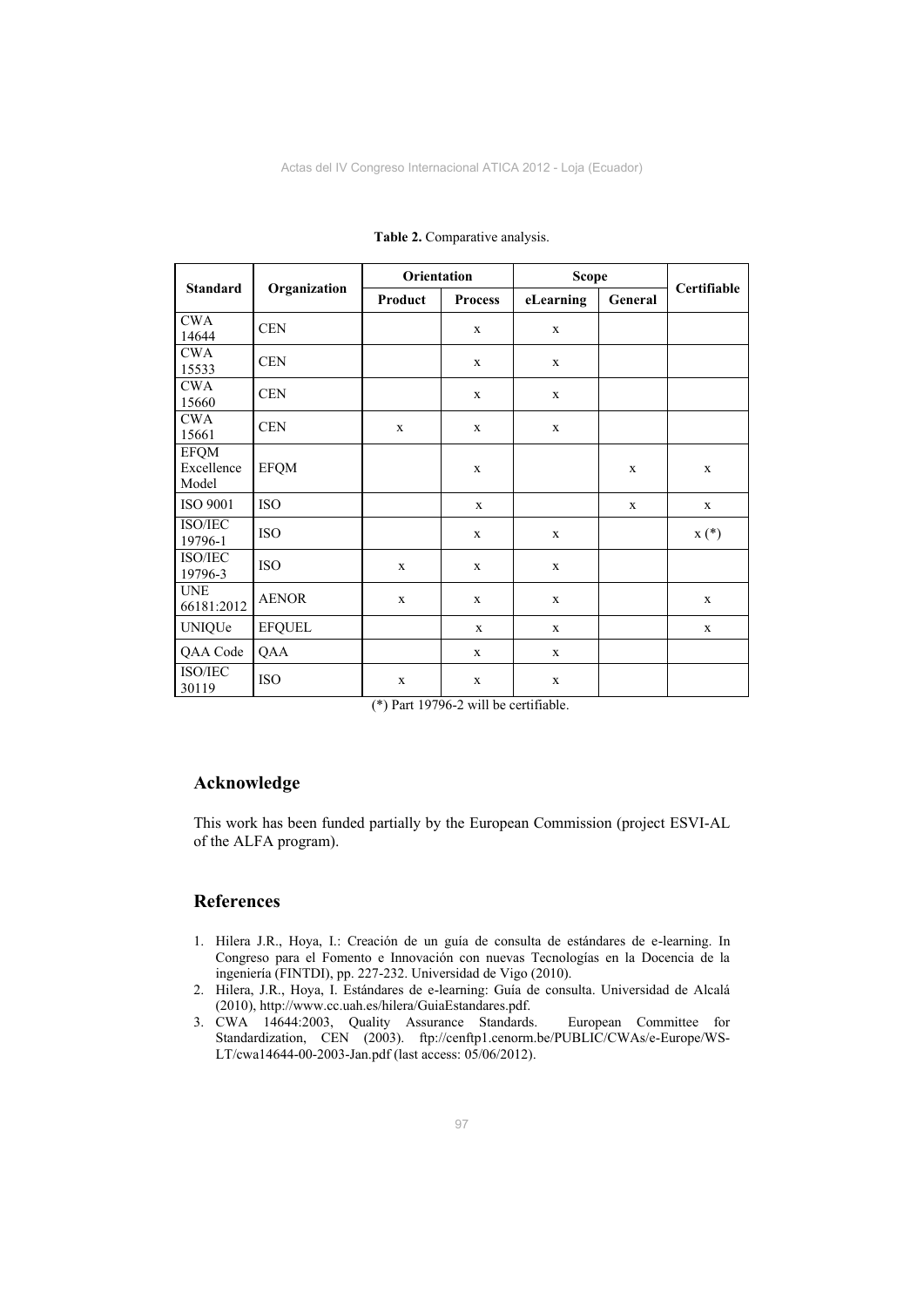- 4. CWA 15533:2006, A model for the classification of quality approaches in eLearning. European Committee for Standardization, CEN (2006). ftp://ftp.cenorm.be/PUBLIC/CWAs/e-Europe/WS-LT/cwa15533-00-2006-Apr.pdf (last access: 05/06/2012).
- 5. CWA 15660:2007, Providing good practice for E-Learning quality approaches. European Committee for Standardization, CEN (2007). ftp://ftp.cenorm.be/PUBLIC/CWAs/e-Europe/WS-LT/CWA15660-00-2007-Feb.pdf (last access: 05/06/2012).
- 6. CWA 15661:2007, Providing E-Learning supplies transparency profiles. European Committee for Standardization, CEN (2007). ftp://ftp.cenorm.be/PUBLIC/CWAs/e-Europe/WS-LT/CWA15661-00-2007-Feb.pdf (last access: 05/06/2012).
- 7. ISO 9001:2008, Quality management systems, Requirements. International Organization for Standardization, ISO (2008). http://www.iso.org/iso/catalogue\_detail?csnumber=46486.
- 8. ISO/IEC 19796-1:2005, ITLET Quality management, assurance and metrics, Part 1: General approach. International Organization for Standardization / International Electrotechnical Commission, ISO/IEC (2005).
- 9. ISO/IEC 19796-3:2009, ITLET Quality management, assurance and metrics, Part 3: Reference methods and metrics. International Organization for Standardization / International Electrotechnical Commission, ISO/IEC (2009).
- 10. UNE 66181:2012, Gestión de la calidad. Calidad de la Formación Virtual. Asociación Española de Normalización y Certificación, AENOR (2012).
- 11. UNE 66174:2010, Guía para la evaluación del sistema de gestión para el éxito sostenido de una organización según la Norma UNE-EN ISO 9004:2009. Asociación Española de Normalización y Certificación, AENOR (2010).
- 12. EFQM Excellence Model. European Foundation for Quality Management, EFQM (1999). http://www.efqm.org/en/tabid/132/default.aspx (último acceso: 05/06/2012).
- 13. UNIQUe. European Foundation for Quality in e-Learning, EFQUEL (2006). http://unique.efquel.org (last access: 05/06/2012).
- 14. QAA Code, Code of practice for the assurance of academic quality and standards in higher education. Quality Assurance Agency for Higher Education, QAA (2004). http://www.qaa.ac.uk/AssuringStandardsAndQuality/code-of-practice/Pages/default.aspx (last access: 05/06/2012).
- 15. ISO/IEC 30119, ITLET Quality standard for the creation and delivery of fair, valid and reliable e-Tests, Part 1: Quality framework for e-Tests. International Organization for Standardization / International Electrotechnical Commission, ISO/IEC (Next publication).
- 16. Fabregat, R., Moreno, G.D., Alonso, F., Fuentes, J.L., González, A.L., Martínez, L. Estándares para e-learning adaptativo y accesible. Revista Iberoamericana de Educación a Distancia 13 (2010), pp. 45-71.
- 17. IMS AccLIP, IMS Learner Information Package Accessibility for LIP. IMS Global Learning Consortium, IMS GLC (2003).
- 18. IMS LIP, IMS Learner Information Package Specification. IMS Global Learning Consortium, IMS GLC (2001). http://www.imsglobal.org/profiles (last access: 22/06/2012).
- 19. IMS AccMD, IMS AccessForAll Meta-data Information Model Specification. IMS Global Learning Consortium, IMS GLC (2004).
- 20. IMS GDALA, IMS Guidelines for Developing Accessible Learning Applications. IMS Global Learning Consortium, IMS GLC (2002).
- 21. ISO/IEC 24751-1:2008, Information Technology Individualized adaptability and accessibility in e-learning, education and training, Part 1: Framework and reference model. International Organization for Standardization / International Electrotechnical Commission, ISO/IEC (2008).
- 22. ISO/IEC 24751-2:2008, Information Technology Individualized adaptability and accessibility in e-learning, education and training, Part 2: "Access for all" personal needs